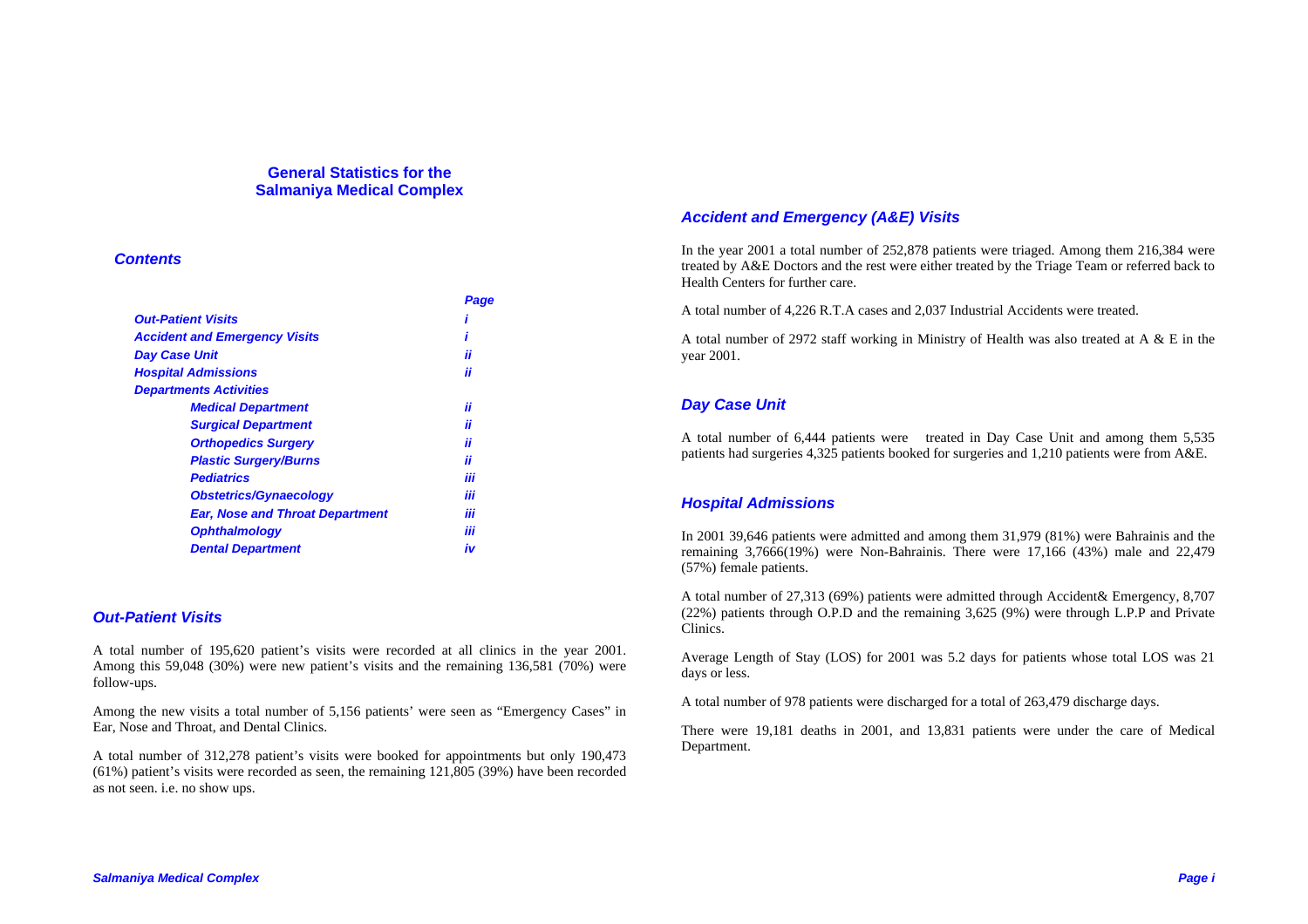## *Medical Department*

### *Out-Patient Visits:*

A total number of 40,999 patient's visits were registered in the year 2001. Among this 9,813 were new patient's visits and the remaining 31,186 were follow-up visits.

Cardiology had the highest number of patient's visits (8,415)

### *Admissions & Discharges*

A total number of 9,204 patients were admitted and among them 8.239 (90%) were admitted through A&E, 745 (8%) through Out-Patient clinics and the remaining 220 (2%) through L.P.P/Private Clinics.

A total number of 8,502 patients were discharged for 54,934 discharge days and the average L.O.S\*\* was  $6.2$  days.

*\*\* Patients who had more than 21 days of L.O.S were not included* 

### *Surgical Department*

### *Out-Patient Visits:*

A total number of 29,413 patient's visits were registered in the year 2001. Among this 10,532 were new patient's visits and the remaining 18,881 were follow-up Visits.

General Surgery had the highest number of visits (12,981)

### *Admissions & Discharges*

A total number of 7,105 patients were admitted, among them 3,015 (42%) were admitted through A&E, 2,704 (38%) through Out-Patient clinics and the remaining 1,386 (20%) through L.P.P/Private Clinics.

A total number of 6,784 patients were discharged for 42,680 discharge days and the average L.O.S\*\* was  $6.3$  days.

*\*\* Patients who had more than 21 days of L.O.S were not included* 

## *Orthopedics Surgery*

### *Out-Patient Visits:*

A total number of 23,164 patient's visits were registered in the year 2001. Among this 10,462 were new patient's visits and the remaining 12,702 were follow-up Visits.

### *Admissions & Discharges*

A total number of 2,027 patients were admitted, among them 1,292 (64%) were admitted through A&E, 501 (25%) through Out-Patient clinics and the remaining 234 (11%) through L.P.P/Private Clinics.

A total number of 1,814 patients were discharged for 13,914 discharge days and the average L.O.S \*\* was 7.7 days.

*\*\* Patients who had more than 21 days of L.O.S were not included*

## *Plastic Surgery / Burns*

### *Out-Patient Visits:*

A total number of 2,579 patient's visits were registered in the year 2001, Among this 970 were new patient's visits and the remaining 1,609 were follow-up Visits.

### *Admissions & Discharges*

A total number of 348 patients were admitted and 224 (64%) were admitted through A&E and 105 (30%) through O.P.D. and the remaining 19 (6%) through L.P.P/Private Clinics.

A total number of 321 patients were discharged for 2,273 discharge days and the average L.O.S\*\* was 7.1 days.

*\*\* Patients who had more than 21 days of L.O.S were not included*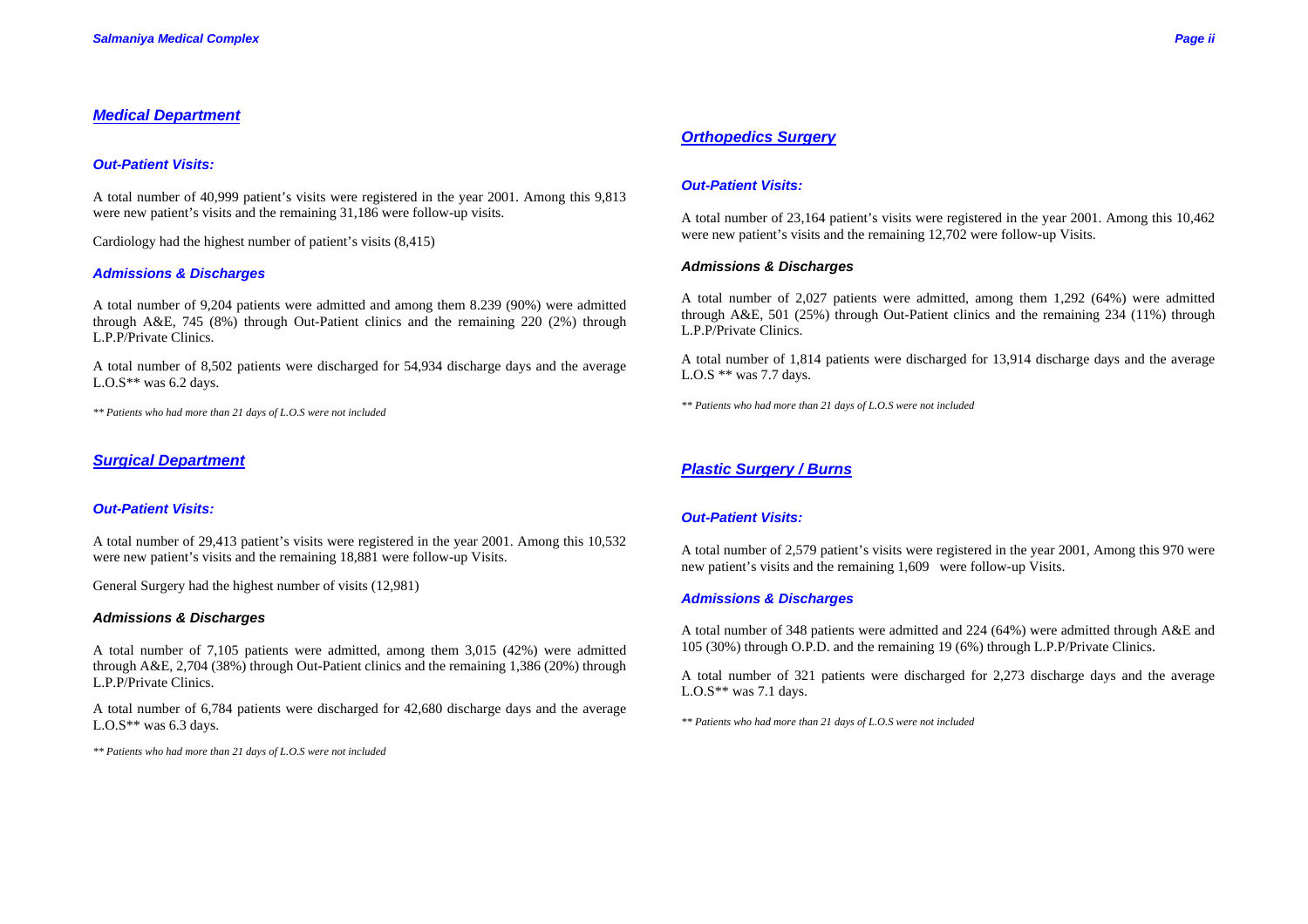### *Pediatrics*

### *Out-Patient Visits:*

A total number of 17,729 patient's visits were registered in the year 2001. Among this 3,896 were new patient's visits and the remaining 13,833 were follow-up Visits.

### *Admissions & Discharges:*

A total number of 5,077 patients were admitted, among them 4,185 (82%) were admitted through A&E, 765 (15%) through Out-Patient Clinics and the remaining 127 (3%) through L.P.P/Private Clinics.

A total number of 4,833 patients were discharged for 22,967 discharge days and the average L.O.S \*\* was 4.7 days.

*\*\* Patients who had more than 21 days of L.O.S were not included*

### *Obstetrics / Gynecology*

### *Out-Patient Visits:*

A total number of 30,886 patients visits were, registered in the year 2001. Among this 6,771 were new patient's visits and the remaining 24,115 were follow-up Visits.

### *Admissions & Discharges*

A total number of 10,882 patients were admitted, among them 9,088 (83%) were admitted through A&E, 1,245 (12%) through Out-Patient clinics and the remaining 549 (5%) through L.P.P/Private Clinics.

A total number of 10,711 patients were discharged for 40,361 discharge days and the average L.O.S\*\* was  $3.8$  days.

*\*\* Patients who had more than 21 days of L.O.S were not included*

### *Ear, Nose and Throat Department*

### *Out-Patient Visits:*

A total number of 24,356 patient's visits were registered in the year 2001. Among this 6,436 were new patient's visits and the remaining 17,920 were follow-up Visits.

### *Admissions & Discharges:*

A total number of 3,372 patients were admitted and among them 1,754(52%)were admitted through O.P.D, 718 (21%) through A&E and the remaining 900 (27%) through L.P.P/Private Clinics.

A total number of 3,352 patients were discharged for 11,249 discharge days and the average L.O.S\*\* was  $3.4$  days.

*\*\* Patients who had more than 21 days of L.O.S were not included*

# *Ophthalmology*

### *Out-Patient Visits:*

A total number of 21,123 patient's visits were registered in the year 2001. Among this 7,296 were new patient's visits and the remaining 13,827 were follow-up Visits.

### *Admissions & Discharges:*

A total number of 1,385 patients were admitted, among them 794(57%) were admitted through Out-Patient clinics, 410(30%) through A&E and the remaining 181 (13%) through L.P.P/Private Clinics.

A total number of 1,356 patients were discharged for 8,574 discharge days and the average L.O.S\*\* as  $6.3$  days.

*\*\* Patients who had more than 21 days of L.O.S were not included*